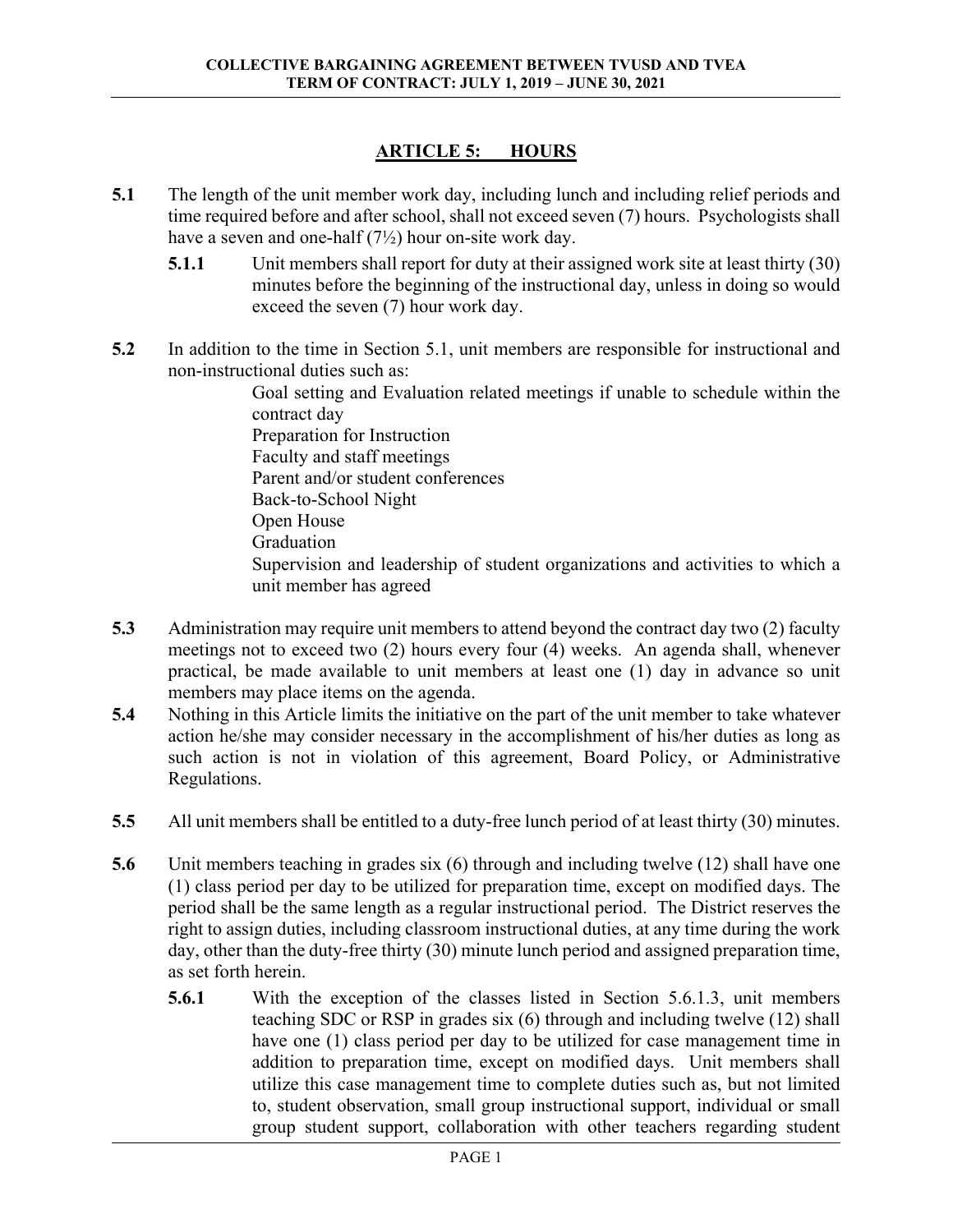progress, discussion of student services with outside resources, conducting and evaluating assessments, preparing IEP's, attendance at pre-staffing and IEP meetings, and/or communication of student progress with parents. Case management time and preparation time may be used interchangeably.

- **5.6.1.1** In lieu of the case management period described in Section 5.6.1 above, unit members teaching the classes described in Section 5.6.1.3 shall receive eighteen (18) days of release to perform the functions delineated in Section 5.6.1, provided that those functions are applicable. The eighteen days are to be spread throughout the year as follows: two (2) days per month in August, September, October, November, January, February, April, May; one (1) day per month in December and March; and zero (0) days in June. Release days not used in their designated month will be forfeited.
- **5.6.1.2** In addition to the release days provided in Section 5.6.1.1, the unit members teaching classes listed in Section 5.6.1.3 shall receive an annual stipend in an amount of \$1,500.
- **5.6.1.3** Sections 5.6.1.1 and 5.6.1.2 apply to teachers of the following classes
	- SDC BRIDGE classes
	- SDC Severely Handicapped classes
	- SDC STEPSS classes
	- SDC Emotionally Disturbed classes
	- SDC Severely Handicapped/Moderately Handicapped classes
	- SDC Medically Fragile classes
	- SDC BRIDGE Adult classes
	- SDC LEAPS Adult classes

 Changes or additions to this list shall be mutually agreed upon by the District and Association.

- **5.7** Unit members teaching in grades Kindergarten through and including fifth (5th) shall have one hundred fifty (150) minutes per week to be utilized for preparation time. These minutes may be reduced in number if prep minutes fall on a non-student or modified day, or due to an unforeseeable circumstance, such as, but not limited to, inability to secure substitute coverage, fire/earthquake drills, building evacuation, etc.
	- **5.7.1** Kindergarten teachers shall be assigned by the site administrator to assist other K-3 teachers for ninety (90) minutes per day; a minimum of forty five (45) of these minutes per day shall be assigned in a Kindergarten classroom.
- **5.8** In preparing the initial master schedule, the Administration shall consider employing fulltime unit members before considering offering extra period assignments to current unit members.
	- **5.8.1** A unit member teaching an extra period assignment will earn an additional 20% of his/her per diem rate.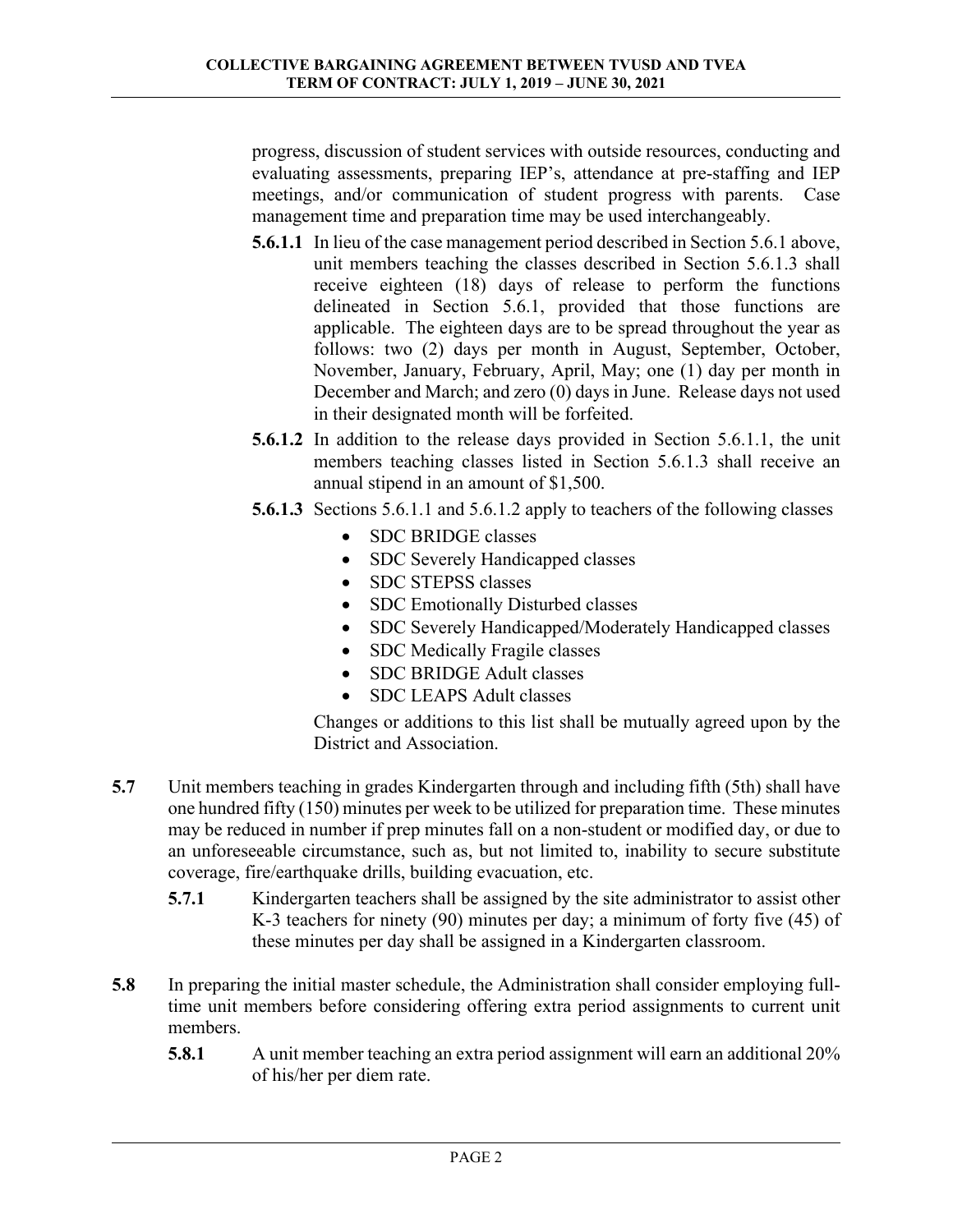**5.9** Unit members shall not be required to substitute except in the event of an emergency. If a unit member does substitute, he/she will be paid at the per diem hourly rate, multiplied by the actual time worked and rounded up to the nearest fifteen (15) minute increment, or receive compensation time for the actual time worked.

## **5.9.1 Temporary Expanded Class (TEC) Compensation**

Unit members teaching TK-5 shall not be required to take on additional students for another unit member except in the event that a substitute cannot be secured. In the event a unit member in TK-5 is temporarily assigned students which causes a unit member's enrollment to exceed the highest enrolled classroom roster in the assigned grade at the site, the unit member will be compensated accordingly (using Appendix N).

Full Day TEC Rate - \$8.00 per student rate if students are in attendance in class greater than three (3) hours.

 Half Day TEC Rate - \$4.00 per student rate if students are in attendance in class less than or equal to three (3) hours (See Appendix N).

## **5.10 ELEMENTARY PREPARATION TIME**

- **5.10.1** Unit members in grades 1-5 shall use modified days as preparation time for individual and team planning, except for the modified days designated for K-8 parent conferences. The modified day time shall not be used for school-wide or District-wide planning, training or committees unless 2/3 majority of the school staff supports this time usage.
- **5.10.2** As a result of serving assigned supervisory duties, each unit member of grades 1-5 shall be accorded two professional release days per year for purposes of planning and preparation. These days shall be scheduled by each unit member with the principal. The unit member shall submit to the principal a plan for the use of the professional release day. Professional release days for individual unit members shall be scheduled by the principal to assure that no detriment to the school program occurs (e.g. too many subs on campus, holiday or weekend extensions, or special needs at the site), (Appendix L).
- **5.11** For the purpose of this article, a single teaching assignment preparation for unit members in grades 6-12, will be defined by the course title in the master schedule. If the unit member is directed by the administrator to teach two different curriculums in the same period, this then will constitute two teaching assignment preparations for this one period.
	- **5.11.1** Middle school teachers will not be assigned more than three (3) teaching assignment preparations unless mutually agreed upon (using Appendix M) by the teacher and site administrator. Assignments to be excluded are EL, Interventions, Virtual School, PE, VAPA, and Special Education programs including SDC Concepts, BRIDGE, SH, STEPSS, ED/Behavior Class, and any other self-contained Special Education classrooms.
	- **5.11.2** High school teachers will not be assigned more than three (3) teaching assignment preparations unless mutually agreed upon (using Appendix M) by the teacher and site administrator. Assignments to be excluded are Career Tech, EL, Interventions, Virtual School, Independent Study, Adult School, PE, ROTC,